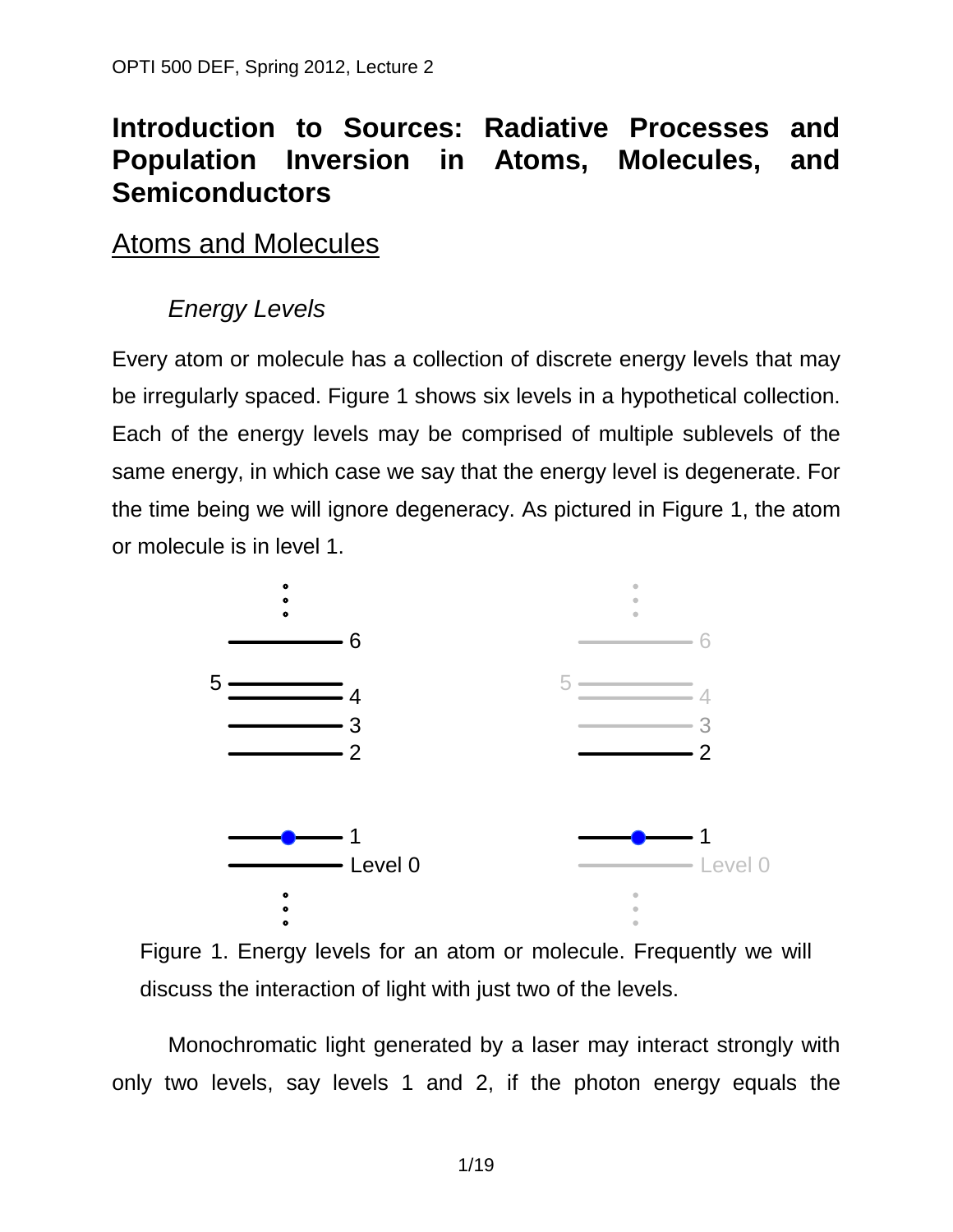difference in the energy of the two levels (i.e.  $hv = E_2 - E_1$ ). In this case we say that the light interacts resonantly with levels 1 and 2, and we often focus our attention on these levels and, at least temporarily, ignore the rest. From here on we will refer to an atom or molecule as a particle.

We almost always deal with a collection of particles, each of which may be in a different energy level as pictured in Figure 2. Because the number of particles may be very large, it is common to use a visual shorthand and represent the collection with just two levels as in Figure 3.



Figure 2. A collection of five particles with energies distributed between the energy levels.



Figure 3. A shorthand version of the diagram in Figure 2.

In order to describe the operation of a laser and other optoelectronic devices, we enumerate three radiative processes involving the interaction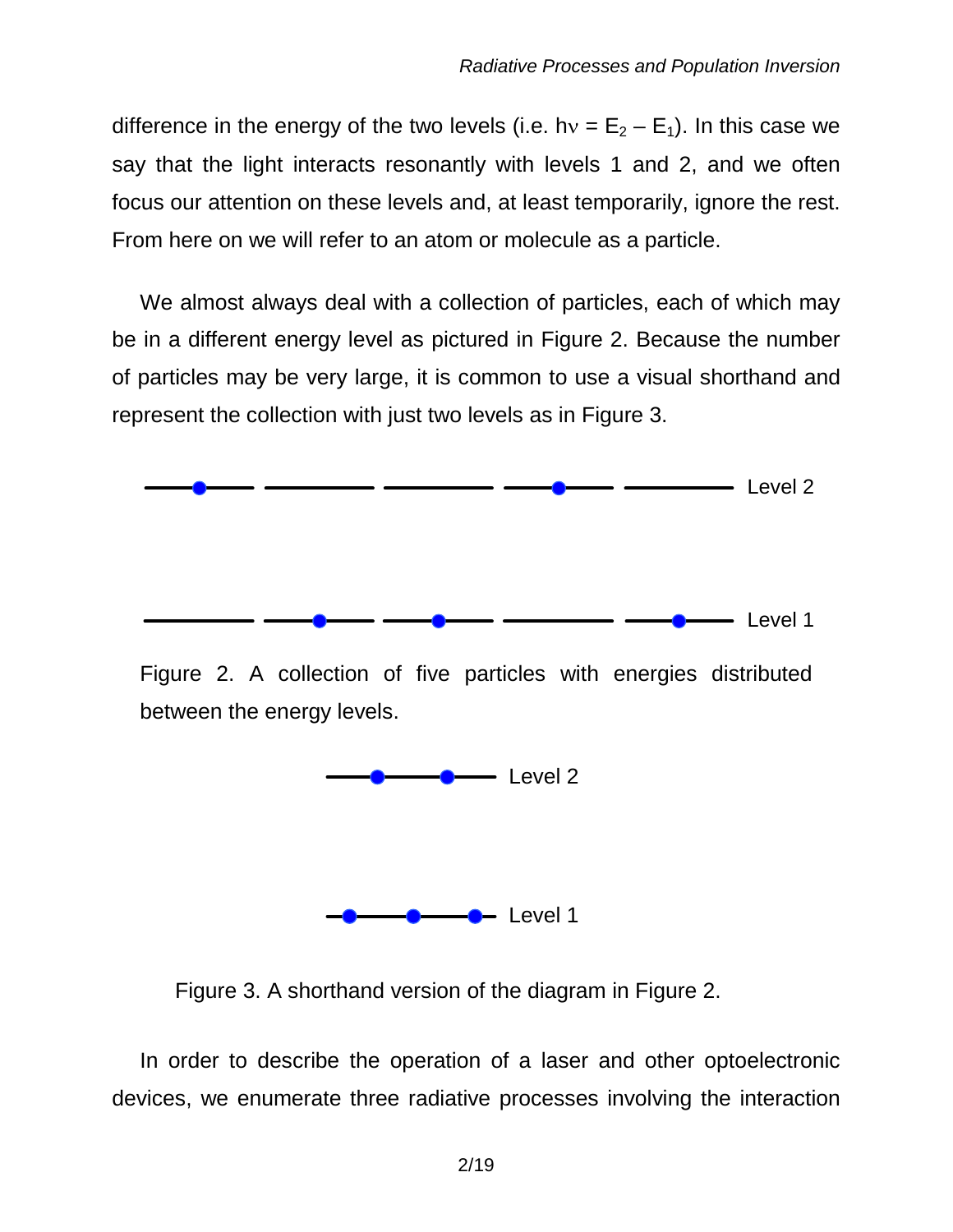of a photon with two energy levels in a particle: absorption, stimulated emission, and spontaneous emission.

#### *Absorption*

A photon resonant with two energy levels can cause a transition to higher energy as pictured in Figure 4. The process is called photon absorption, and the end result is that an additional particle occupies energy level 2 and there is one less photon in the system. In the language of quantum electrodynamics we say that the photon has been destroyed.



Figure 4. A photon is absorbed as a particle is excited from energy level 1 to energy level 2.

The strength of the interaction between the photon and the levels is proportional to the dipole moment of the two levels:

$$
\mu \equiv \int_{\text{All}\atop \text{Space}} dr^3 q u_2(\vec{r}) \vec{r} u_1(\vec{r}),
$$

where  $u_1$  and  $u_2$  are the wavefunctions for electrons in levels 1 and 2 respectively. In some cases, it we may find that  $\mu = 0$ . Then we say that the transition is not allowed. This is an example of a "selection rule" for an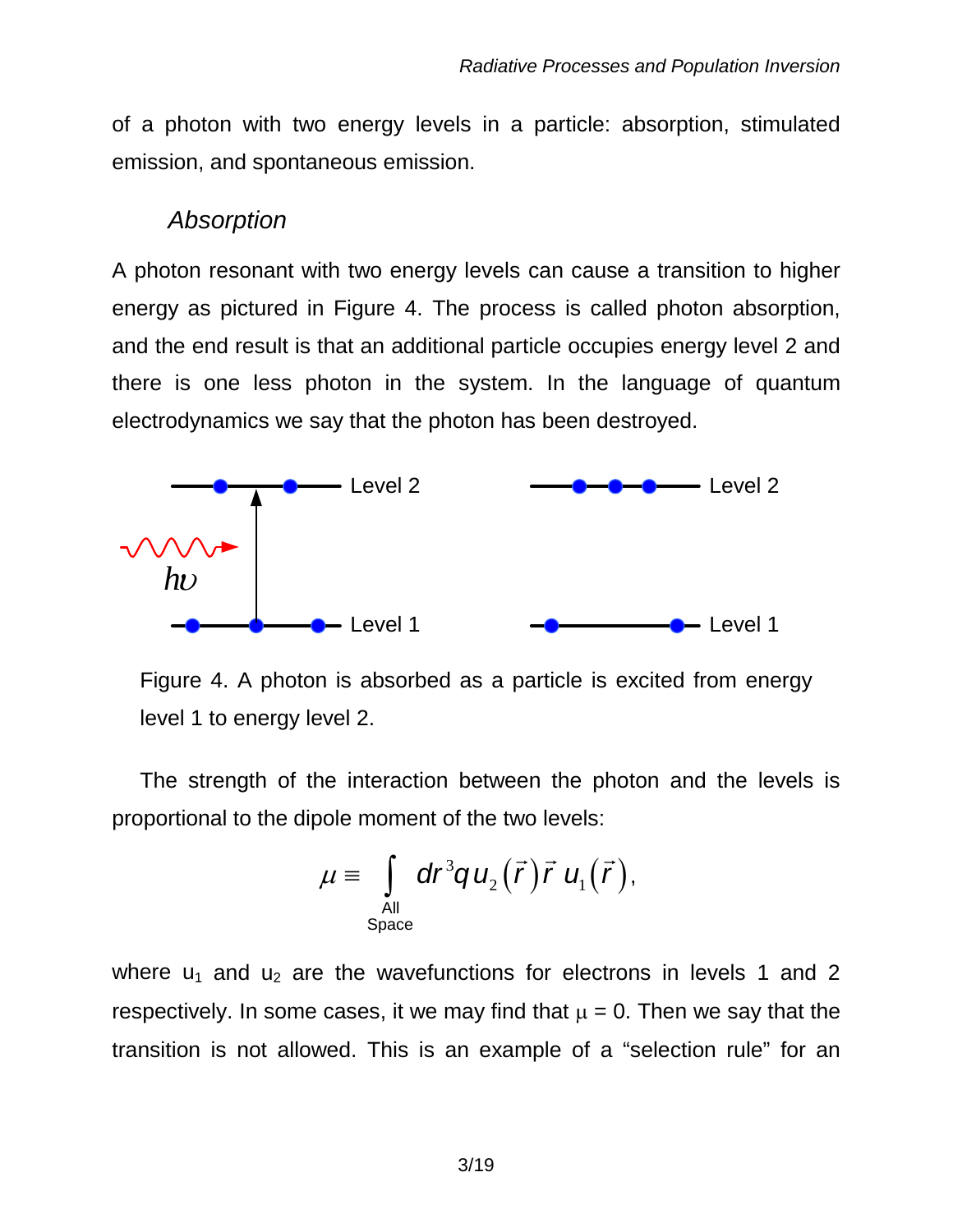optical transition. The strength of all three radiative processes considered in this section are proportional to the dipole moment  $\mu$ .

### *Stimulated Emission*

A photon resonant with two energy levels can also stimulate a transition to lower energy as pictured in Figure 5. The process, called stimulated emission, creates an additional photon.



Figure 5. A Photon stimulates a particle to a lower energy level, creating a second photon.

## *Spontaneous Emission*

Unlike absorption and emission, the third radiative process, spontaneous emission, is not initiated by a photon. It is possible for a particle to undergo a spontaneous transition to lower energy while emitting a photon. Quantum electrodynamics describes this process, pictured in Figure 6, as a transition initiated by fluctuations of the electromagnetic vacuum.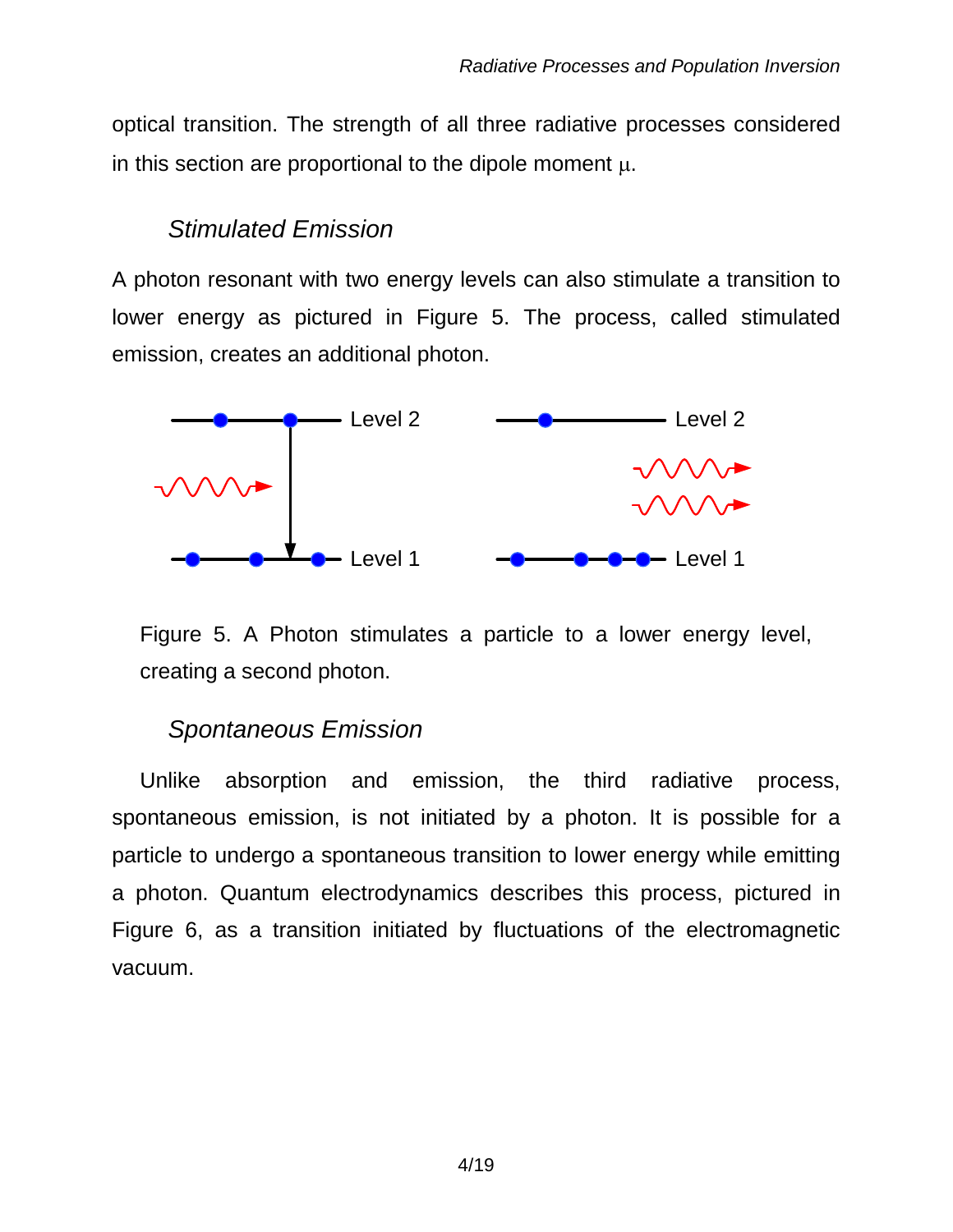

Figure 6. A particle spontaneously emits a photon.

#### *Population Inversion*

When resonant photons are incident on a collection of particles with a distribution of energies in both level 1 and level 2, we expect all three radiative processes (absorption, stimulated emission, spontaneous emission to take place). If the flux of incident photons is large, the stimulated transitions (i.e. absorption and stimulated emission) will occur most rapidly and we can neglect spontaneous emission.

If, in addition, more particles are initially in level 2 than in level 1 (Figure 7), then stimulated emission dominates absorption and a resonant light beam will gain intensity as it traverses the volume occupied by the particles. This is the opposite of what is typically observed when a light beam traverses a medium – absorption. Unless they have been suitably prepared, most media have larger populations in lower energy levels. It is for this reason that we call the condition that produces optical gain a population inversion. To be more quantitative, we say we have a population inversion provided

$$
N_2-N_1>0,
$$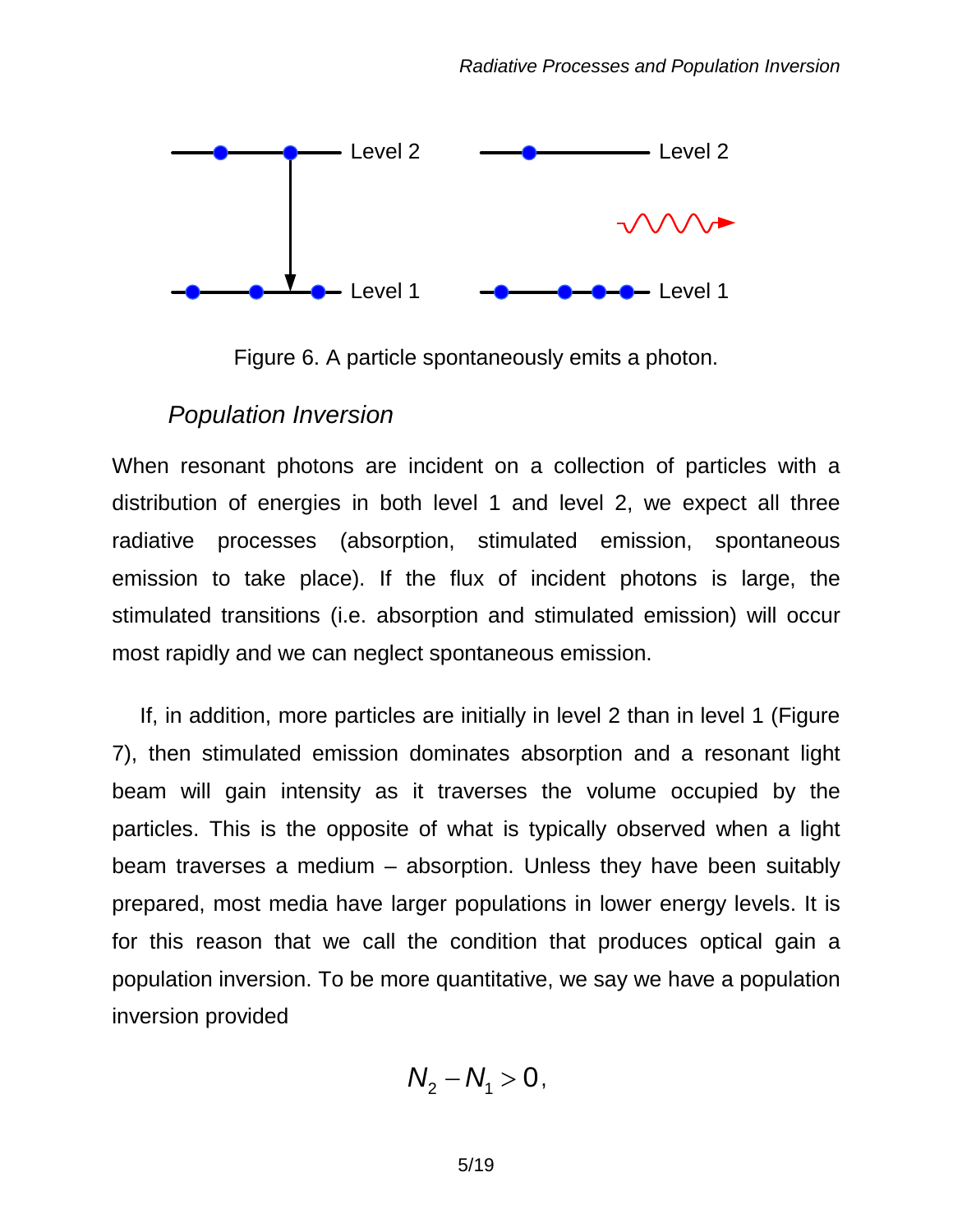where  $N_2$  is the number of particles per unit volume in level 2 and  $N_1$  is the number of particles per unit volume in level 1. If the energy levels are degenerate (i.e. contain sublevels), then the condition for population conversion and optical gain is

$$
g_1 N_2 - g_2 N_1 > 0,
$$

where  $g_1$  is the number of sublevels in level 1 and  $g_2$  is the number of sublevels in level 2.



Figure 7. An "inverted" population amplifies light.

# **Semiconductors**

## *Energy Levels*

Semiconductors are also characterized by a collection of energy levels. However, the energy levels of interest are grouped into bands of very closely spaced levels (Figure 8). Bands are approximately one eV in width and contain on the order of  $10<sup>8</sup>$  levels. Each level is doubly degenerate, containing a sublevel that can be filled by a "spin up" electron and a sublevel that can be occupied by a "spin down" electron. Within a band, levels, or states as they are often called, are labeled by a wavenumber k.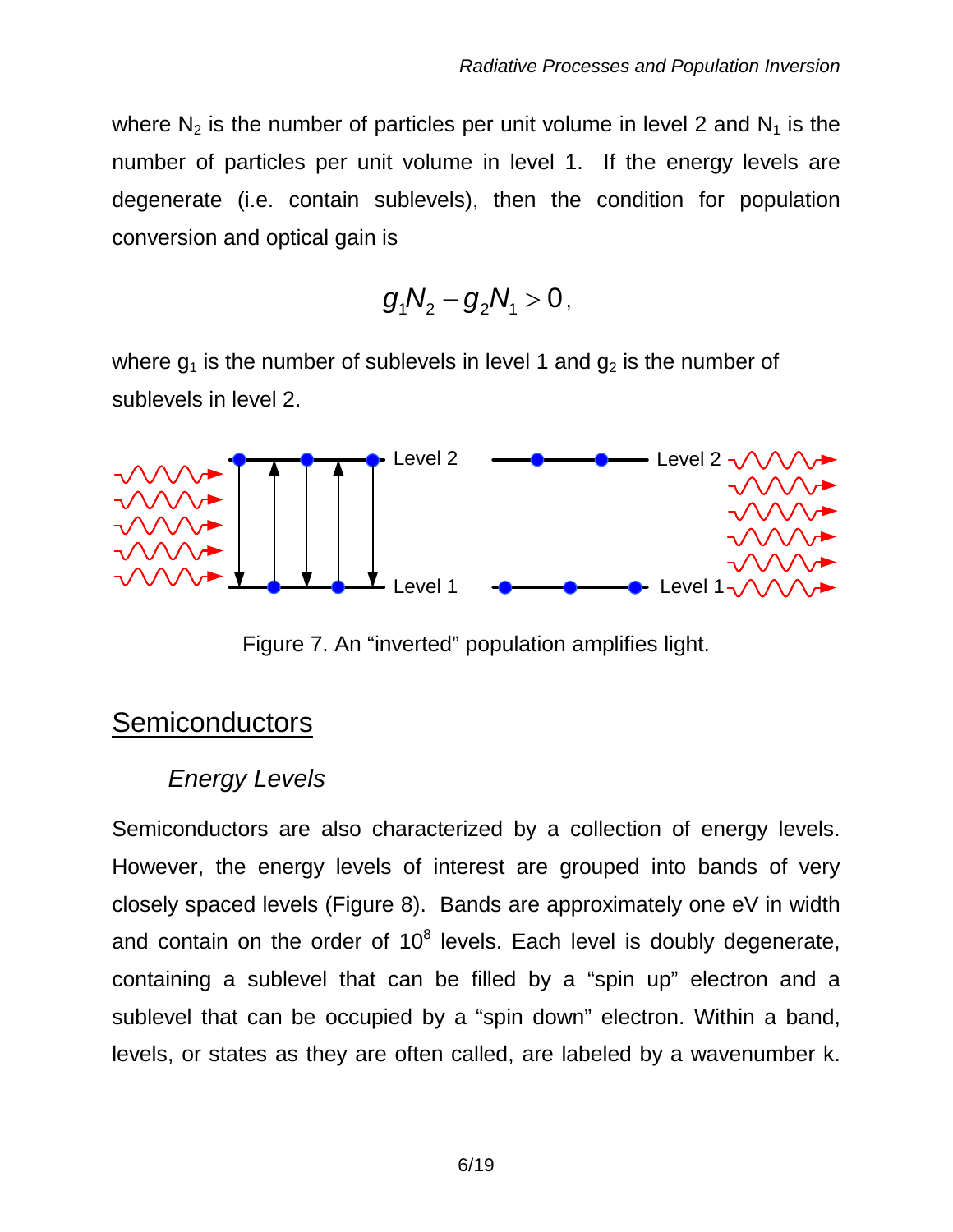The quantity  $\hbar$  k represents the linear momentum of the electron or, more precisely, its crystal momentum.



Figure 8. Energy bands in a semiconductor

Of particular interest is a pair of bands - a valence band, with energy levels completely (or very nearly completely) filled with electrons, and an empty (or very nearly empty) conduction band that lies just above the valence band (Figure 8). The "band gap" that lies between the valence and conduction band may have a width that ranges anywhere from 0 to 4 eV,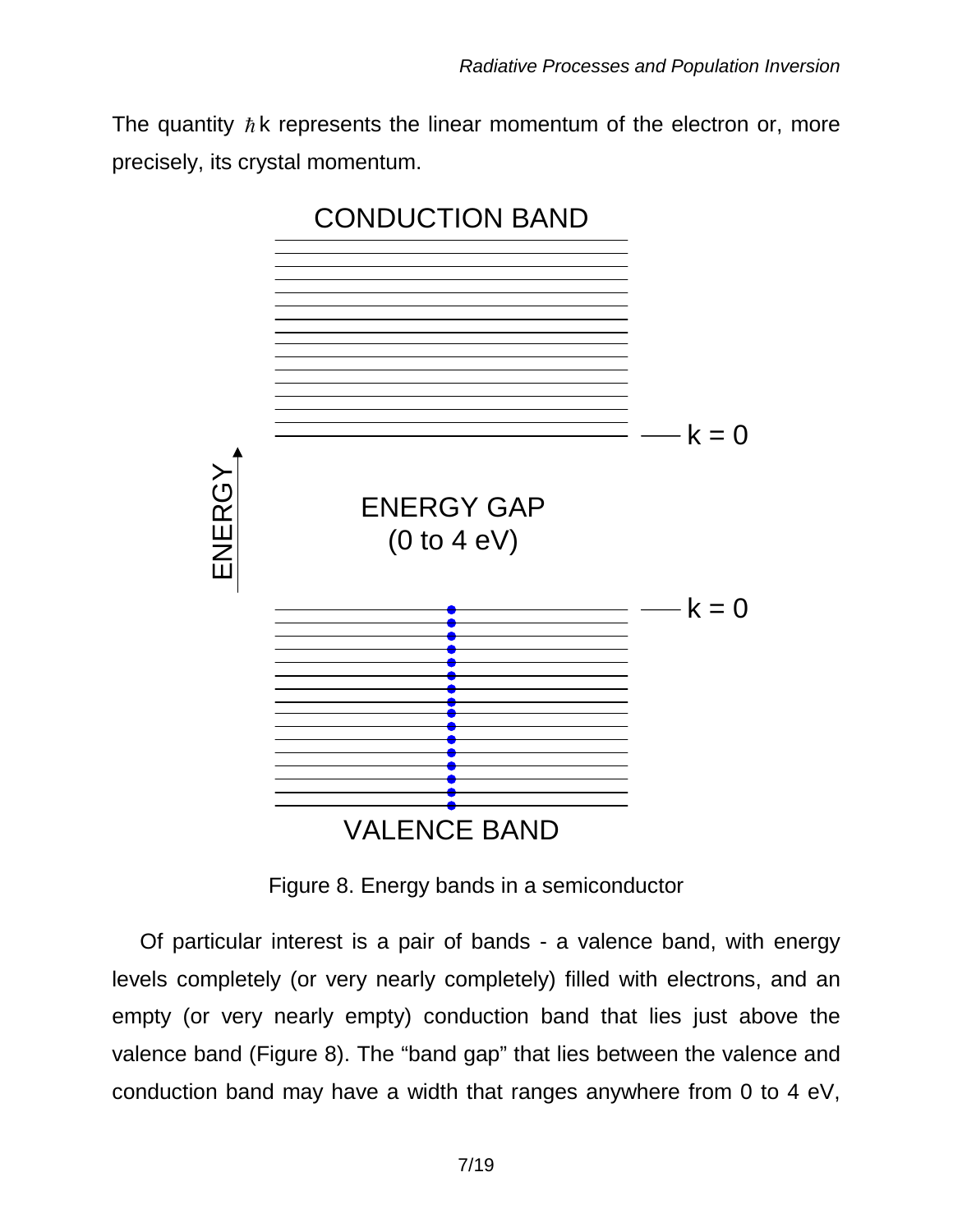but band gaps of most technological interest are on the order of 1 eV. For energy bands relevant to the operation of a semiconductor laser, the states at the top and bottom of the valence and conduction band, respectively, have  $k = 0$ .

Figure 9 shows the energy bands of Figure 8 as curves of energy versus electron wavenumber. The curves in Figure 9 give a better feel for how the energy of electrons vary with the value k, and these type of curves are most often used for describing radiative processes in semiconductors. Figure 9 also shows a missing electron in the valence band that is referred to as a hole. In many ways, a hole acts much like an electron but with an opposite electric charge.



Figure 9. Valence and conduction bands in the energy versus momentum picture.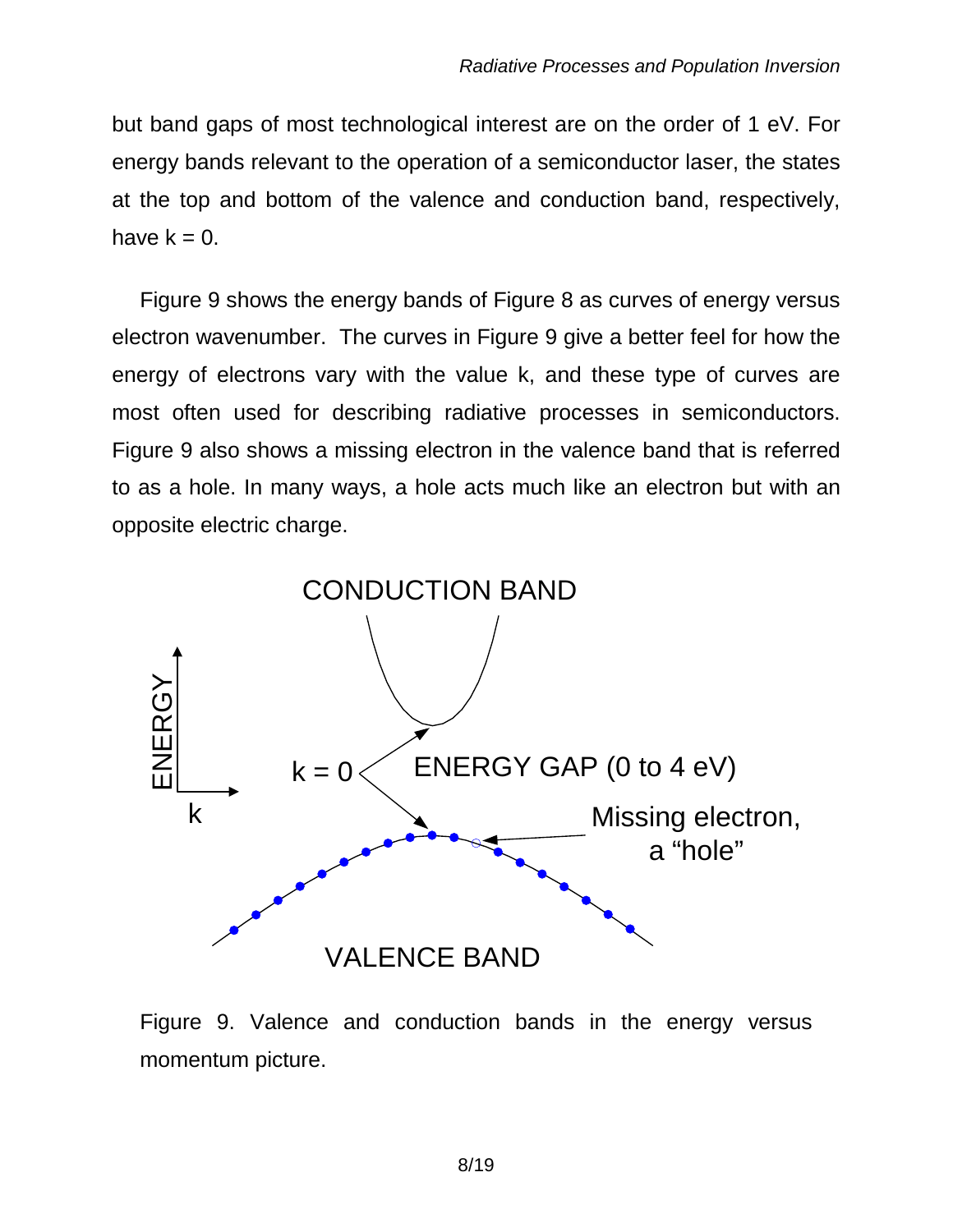Another advantage of the E versus K curves is that they are better suited for displaying the multiple overlapping valence bands that are present in all semiconductors of interest. Figure 10 shows an E vs. k picture of a conduction band and two overlapping valence bands. The separate valence bands are easily distinguished by their curvature. Interactions with the crystal lattice causes electrons and holes in semiconductors to move as if they have a effective mass that differs from the free mass of the electron. The effective mass is determined by the curvature of the energy band – the greater the curvature, the smaller the effective mass. Thus we call the highly curved valence band in Figure 10 the light-hole band and the less curved valence band the heavy-hole band.



Figure 10. Energy versus momentum picture with two valence bands.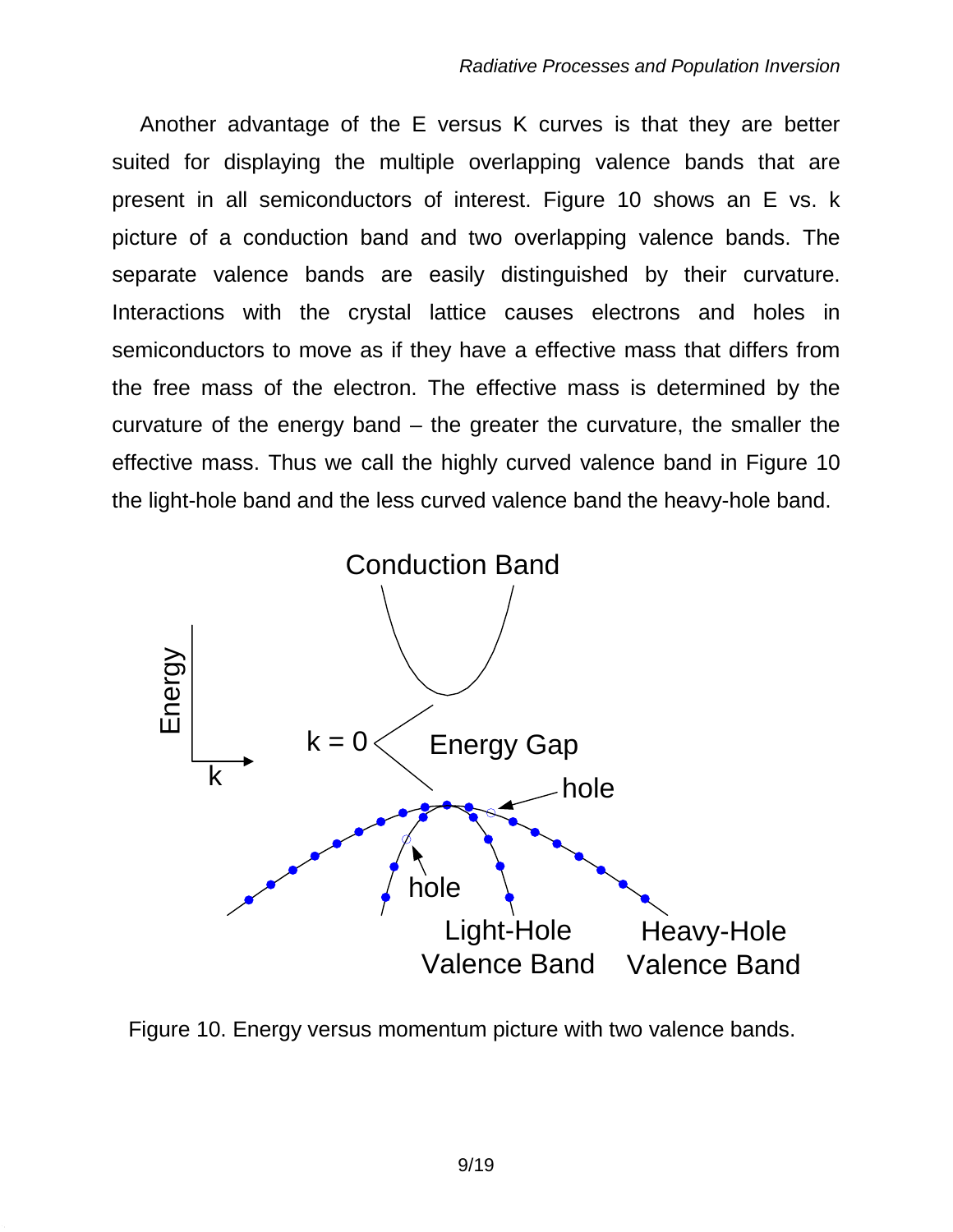#### *Optical Transitions in Semiconductors*

As with atoms and molecules, radiative processes in semiconductors also include absorption, stimulated emission, and spontaneous emission. The strength of an optical interaction is also determined by the dipole moment between initial and final states, but it is common to describe selection rules that emphasize the importance of conservation of linear momentum. An optical transition between two energy levels in a semiconductor can take place only if

$$
\hbar k_{i} = \hbar k_{f} \pm \hbar k_{\text{photon}},
$$

where  $\hbar k_i$  is the linear momentum of the electron in the initial state,  $\hbar k_i$  is the electron momentum in the final state, and  $\hbar k_{\text{photon}}$  is the momentum of the photon involved in the transition. The plus sign in the equation is used when the optical interaction is one of spontaneous or stimulated emission of a photon, while the minus sign is used for photon absorption.

Equivalently we can write momentum conservation in terms of wavenumbers:

$$
k_i = k_f \pm k_{photon}.
$$

Momentum and wavenumber conservation is illustrated in Figure 11 for the absorption of a photon and transition of an electron from a valence band to a conduction band.

Note that on the scale of the drawing, the wavenumber of the photon is very small so that the arrow in the drawing that connects the initial and final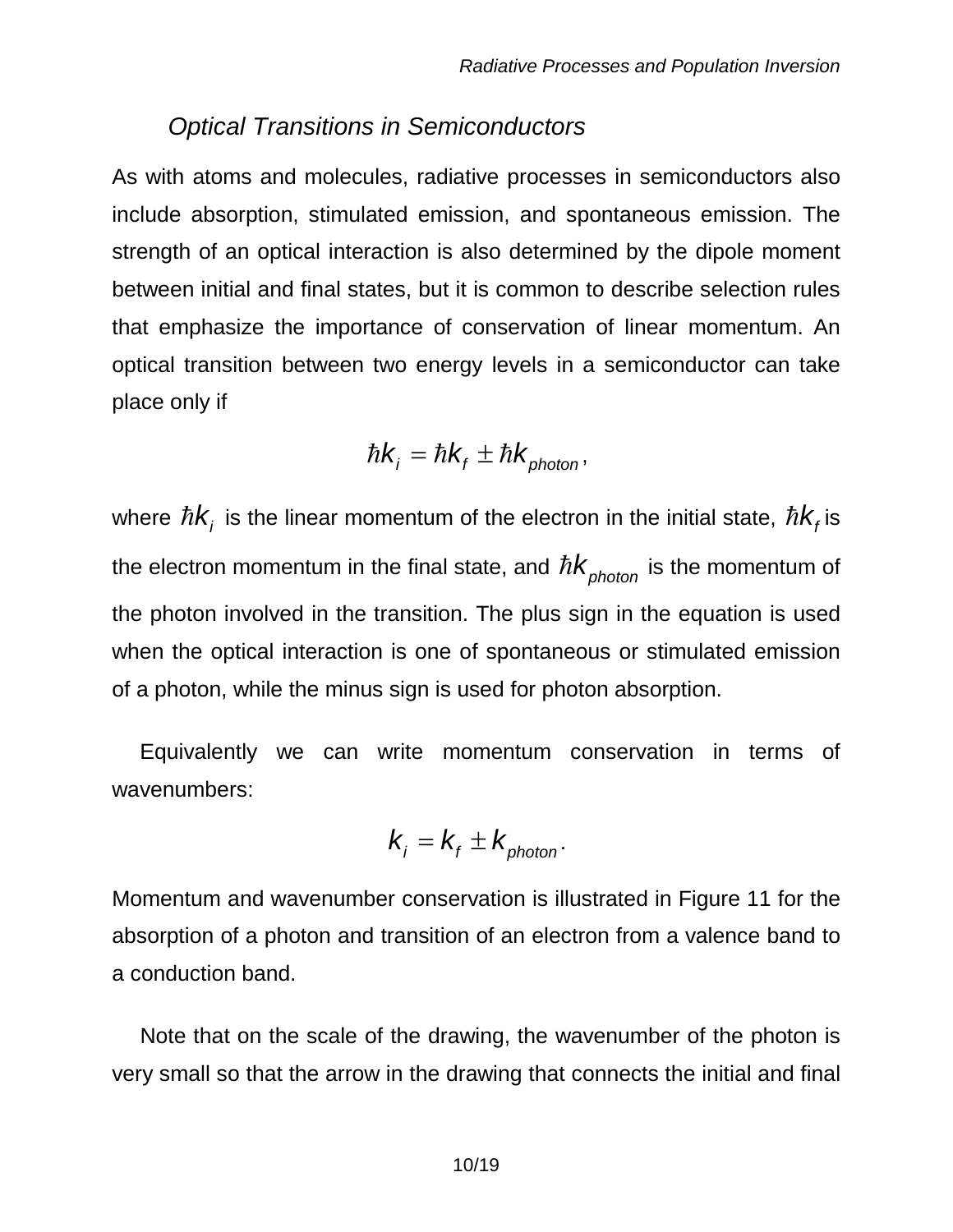electron states is almost vertical. Speaking approximately, we say that the transition is vertical, and we almost always make the approximation

$$
k_i \approx k_{f}.
$$



Figure 11. Optical transitions in semiconductors are "vertical".

#### *Population Inversion*

Figure 12 is a simplified picture of a population inversion in a semiconductor with just two bands. All valence band states within a range of k values centered about  $k = 0$  are empty, and an equal population of conduction band states about  $k = 0$  are filled. Photons that are resonant with these states stimulate emission of additional photons, and light beams that contain these photons experience optical gain.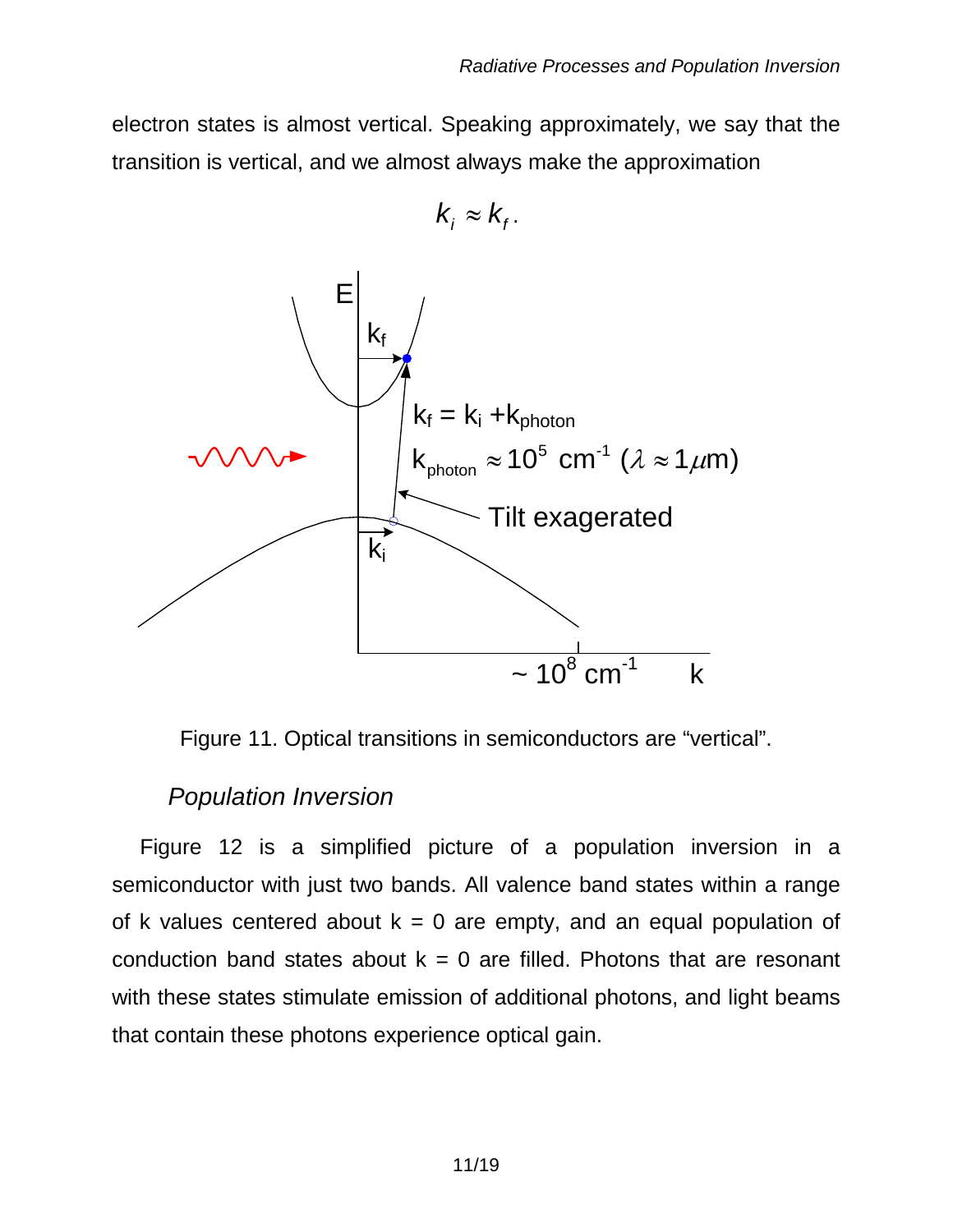

Figure 12. A simple picture of population inversion in a semiconductor.

A more precise picture of population inversion in semiconductors must include the concept of quasi-Fermi levels (Figure 13). When there are electrons in the conduction band, the probability that a state of energy E is occupied is given by the Fermi distribution

$$
f_c(E_c) = \frac{1}{1 + e^{-kT}},
$$

where  $F_c$  is the quasi-Fermi level for the conduction band. Similarly, when there are holes in the valence bands, the probability that a state of energy E is occupied by a hole is

$$
f_{\mathsf{v}}(E_{\mathsf{v}}) = \frac{1}{1 + e^{-kT}},
$$

where  $F_v$  is the quasi-Fermi level for the valence band.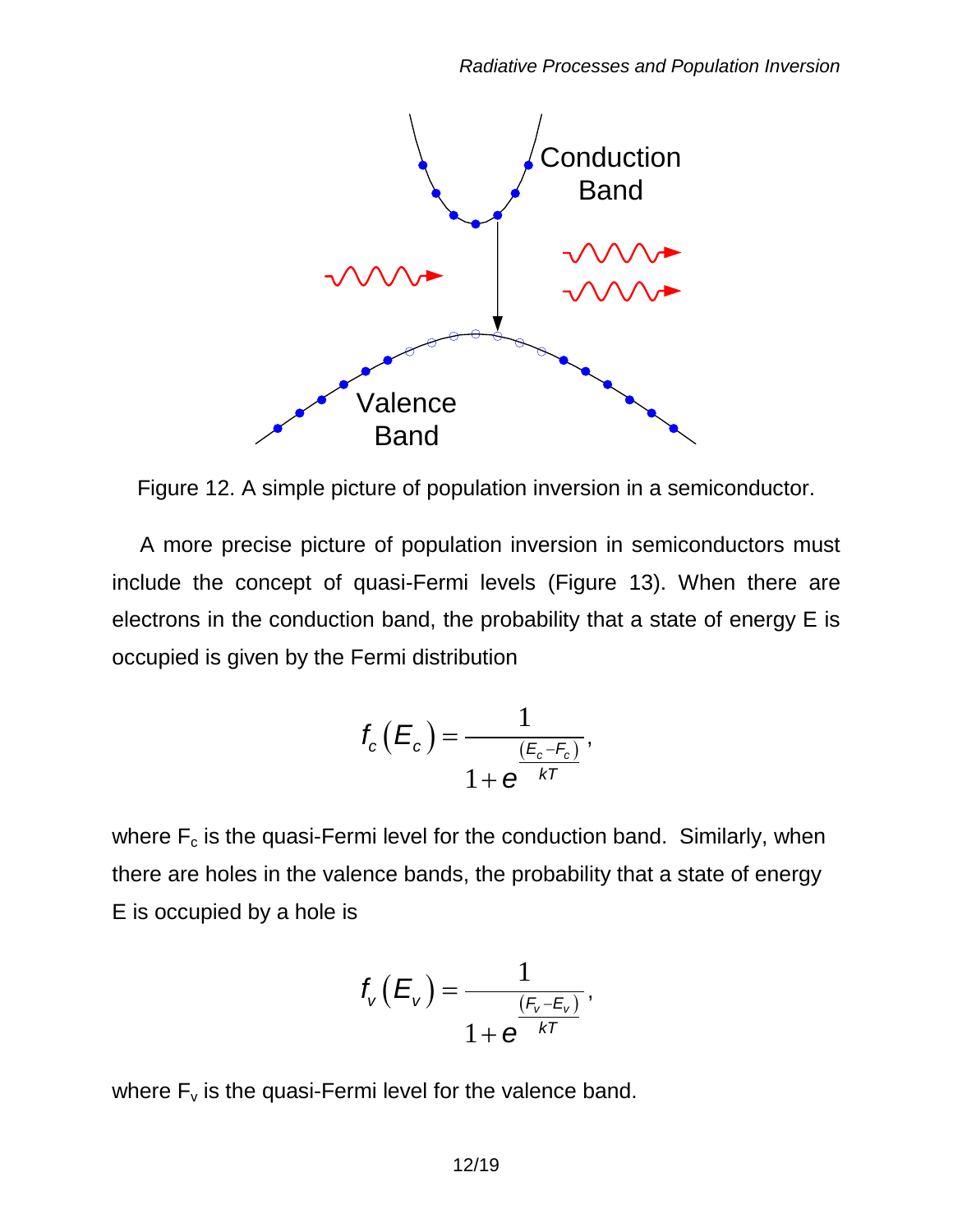

Figure 13. A more precise picture of population inversion in semiconductors includes quasi-Fermi levels.

The condition for optical gain for light resonant with energy levels  $E_c$  and  $E_v$ (i.e. hv =  $E_c - E_v$ ) is

$$
\underbrace{f_c\left(E_c\right)f_v\left(E_v\right)}_{\text{Proportional to the}} - \underbrace{\left(1 - f_c\left(E_c\right)\right)\left(1 - f_v\left(E_v\right)\right)}_{\text{Proportional to the rate of photon}} > 0.
$$

Proportional to the Proportional to the rate of photon<br>rate of stimulated absorption<br>emission

It is not difficult to show that the condition for optical gain implies

$$
F_c-F_v>E_c-E_v=hv.
$$

Photons with a wide range of optical wavelengths can interact resonantly with a semiconductor, so whether or not we have optical gain depends on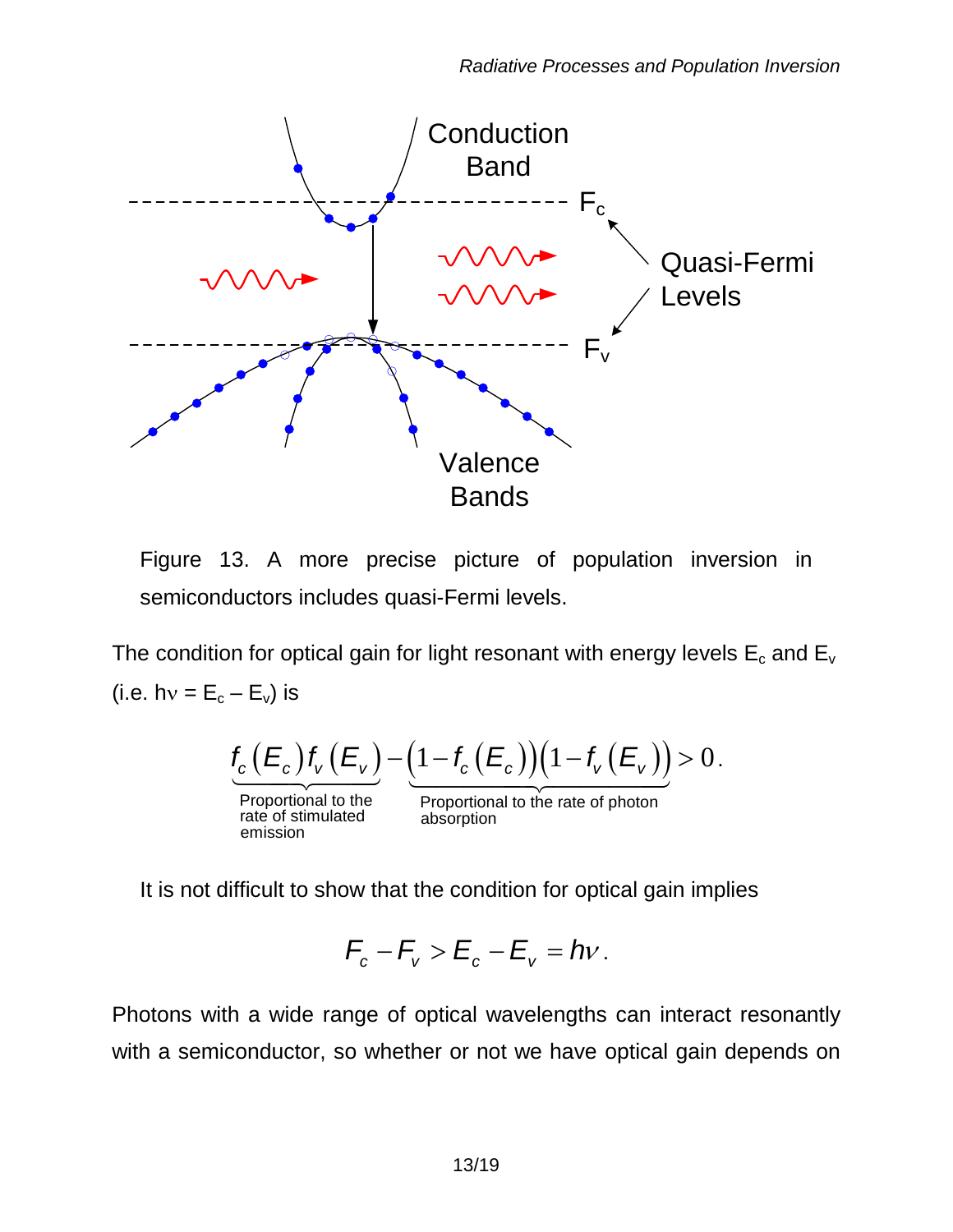the photon energy. We say we have a population inversion for those photons that experience gain.

The expression

$$
F_c-F_v>hv
$$

is known as the Bernard-Duraffourg relation.

## Electrical Pumping

A p-n junction is used to create a population inversion in the "gain region" of a semiconductor (Figure 14). The p-n junction is forward biased by applying a voltage between metal electrodes on p and n-type semiconductor layers. The forward biased diode structure conducts current by injecting holes from the p-type semiconductor and electrons from the ntype semiconductor into the undoped gain region, placed between the p and n-type layers.

It is common to use a semiconductor with a relatively large band gap for the p and n-type layers and a semiconductor with a smaller band gap for the gain region. This combination forms a potential well that helps to confine electrons and holes to the gain region. The interface between two types of semiconductors is called a heterojunction. The arrangement of semiconductors in Figure 14 is called a double heterostructure, and a semiconductor laser (or light emitting diode) that uses the structure is called a double heterostructure laser (or light emitting diode).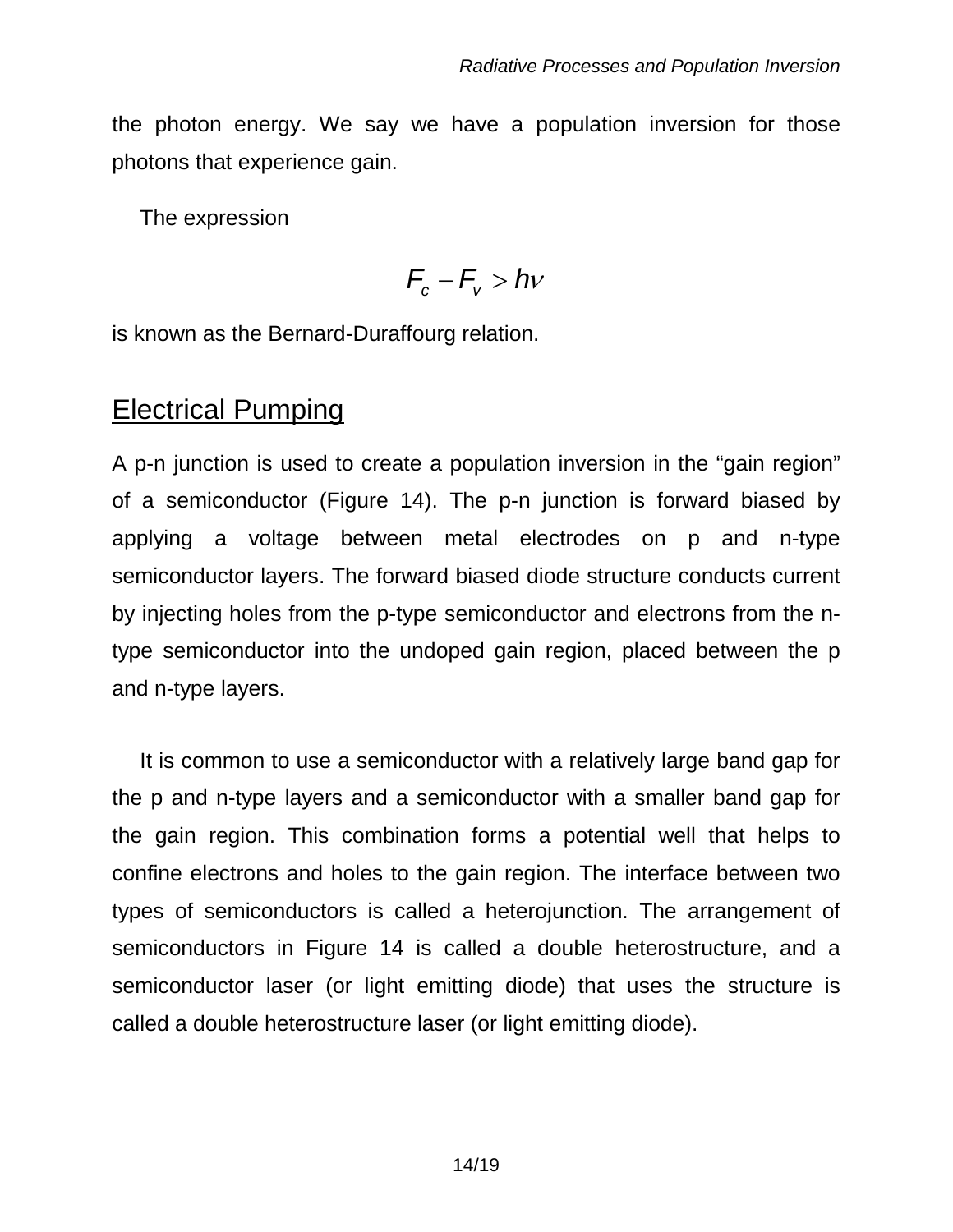

Figure 14. A double heterostructure, p-n junction for creating a population inversion in a semiconductor.

# Non-Radiative Processes, Electron-Hole Lifetime, and Pumping Efficiency

In addition to the radiative processes considered above, there are nonradiative processes that also impact the operation of optical sources such as light emitting diodes and semiconductors lasers. In particular, nonradiative processes decrease optical source efficiency by converting pump energy into unusable and detrimental heat. In this section we will discuss the two most important non-radiative processes and introduce the concept of electron-hole lifetime.

## *Shockley-Read-Hall Recombination*

Shockley-Read-Hall (SRH) recombination is called an "extrinsic" process because it requires the presence of impurity states in the energy gap that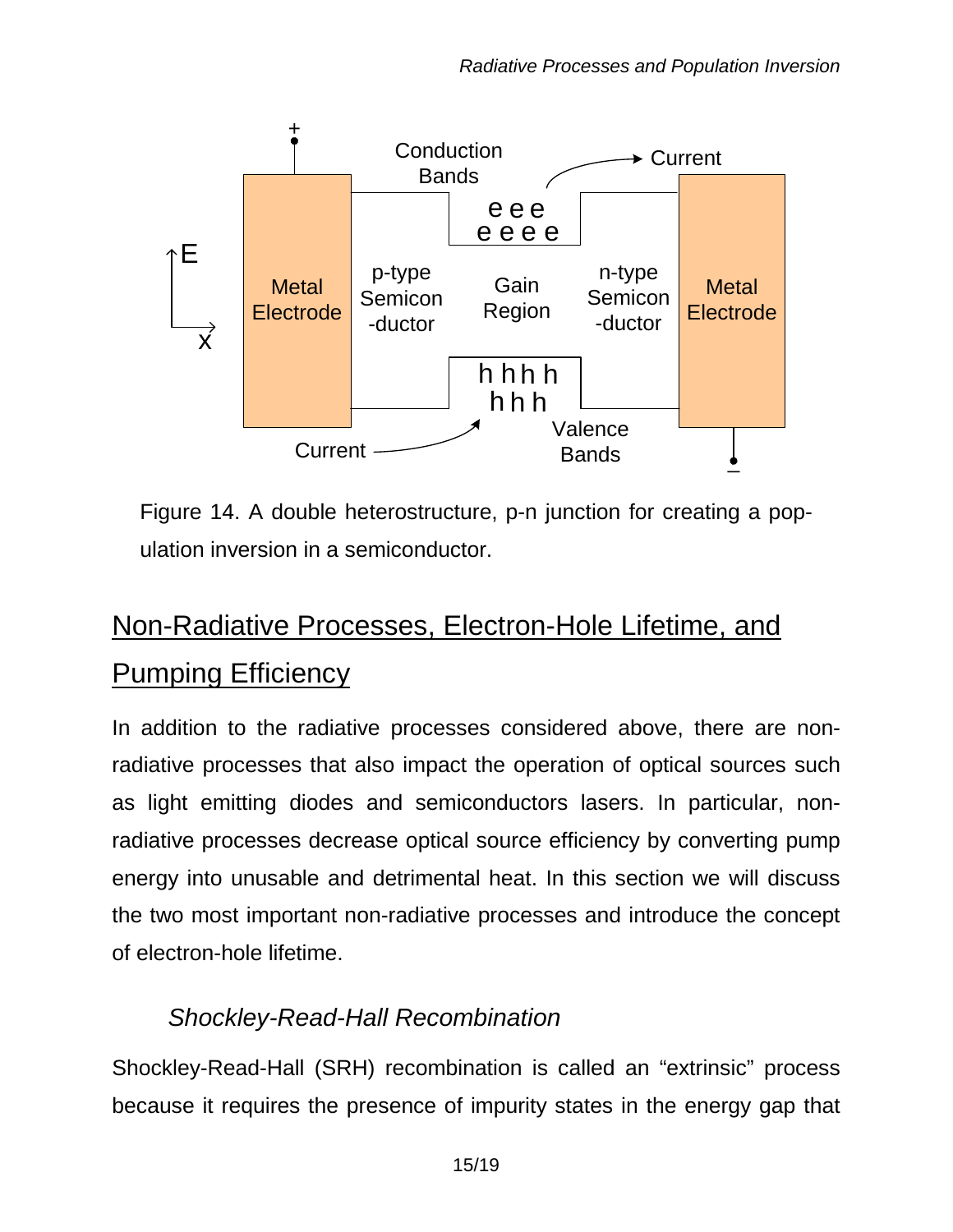would be absent in an ideal crystal. SRH recombination proceeds in the manner illustrated in Figure 15. A charged particle, say an electron, encounters a trap state in the middle of the forbidden gap of a semiconductor. There the electron waits for a hole to pass nearby. When the hole encounters the electron, they recombine. SRH recombination may produce infrared photons, but it is common to refer to this as a nonradiative process because any photons produced are outside of the region of interest.



Figure 15. Shockley-Read-Hall type recombination of an electron with a hole.

It often turns out that the SRH recombination rate is proportional to density of electrons or the density of holes. A condition of charge neutrality forces equality of the density of electrons and holes (i.e. n=p) in the gain region of a semiconductor laser. Under these conditions it we can write

$$
\frac{dn}{dt} = -A_{nr}n \text{ (or equivalently } \frac{dp}{dt} = -A_{nr}p \text{ ).}
$$

This relation implies an exponential decay of n in time with a time constant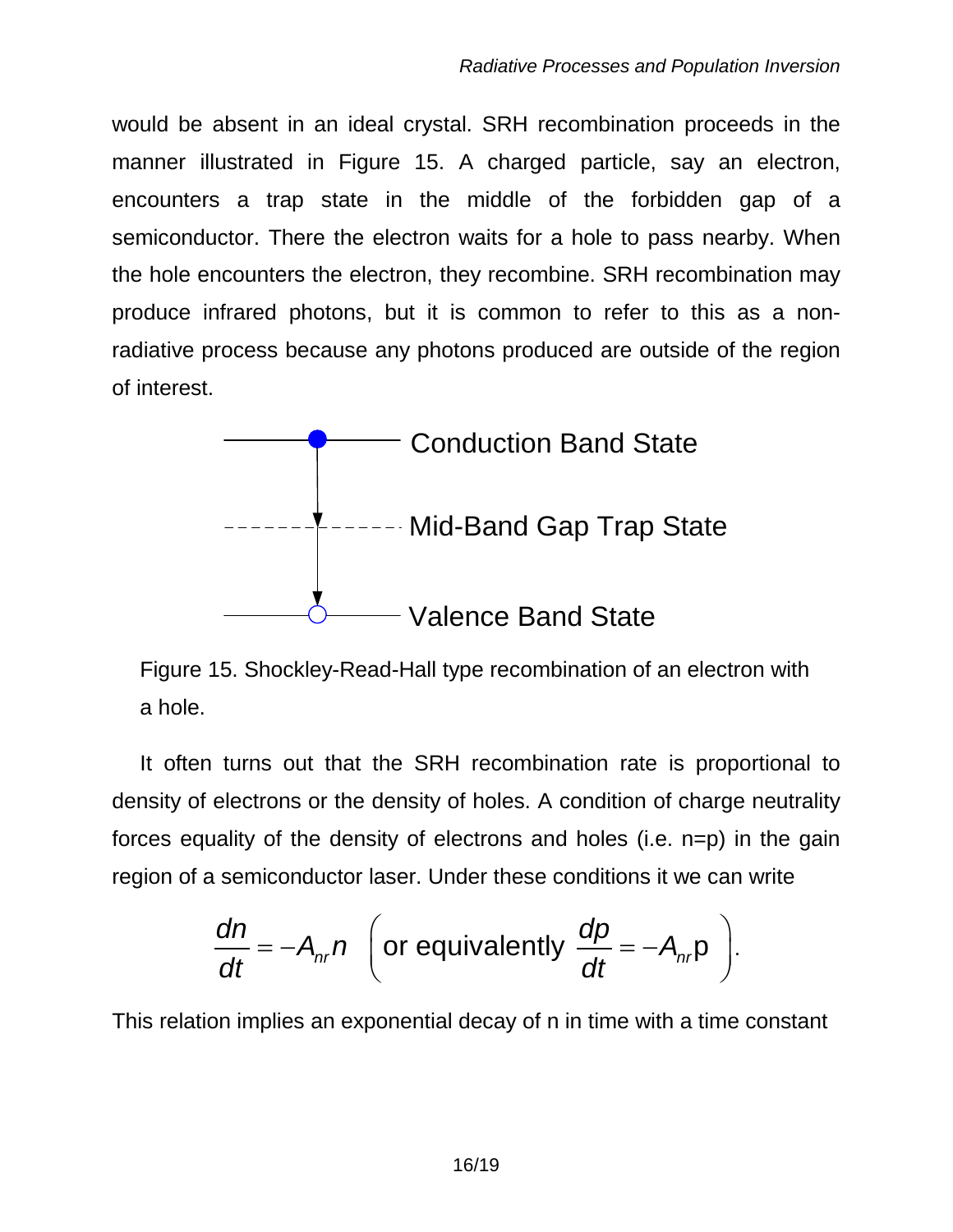$$
\tau_{SRH} = \frac{1}{A_{nr}}
$$

that we will call the Shockley-Read-Hall lifetime. A typical value for SHR lifetime in a high-quality III-V semiconductor is on the order of a nanosecond.

### *Auger Recombination*

Auger recombination is an "intrinsic" recombination mechanism that can occur in an ideal crystal without imperfections. There are several types of Auger recombination. The process illustrated in Figure 16 is called a CCCH Auger process because it involves three electron states in a conduction band and a hole in a valence band.



Figure 16. A CCCH Auger recombination process.

In the CCCH process an electron in the conduction band recombines with a hole. However, instead of producing a photon, the energy from the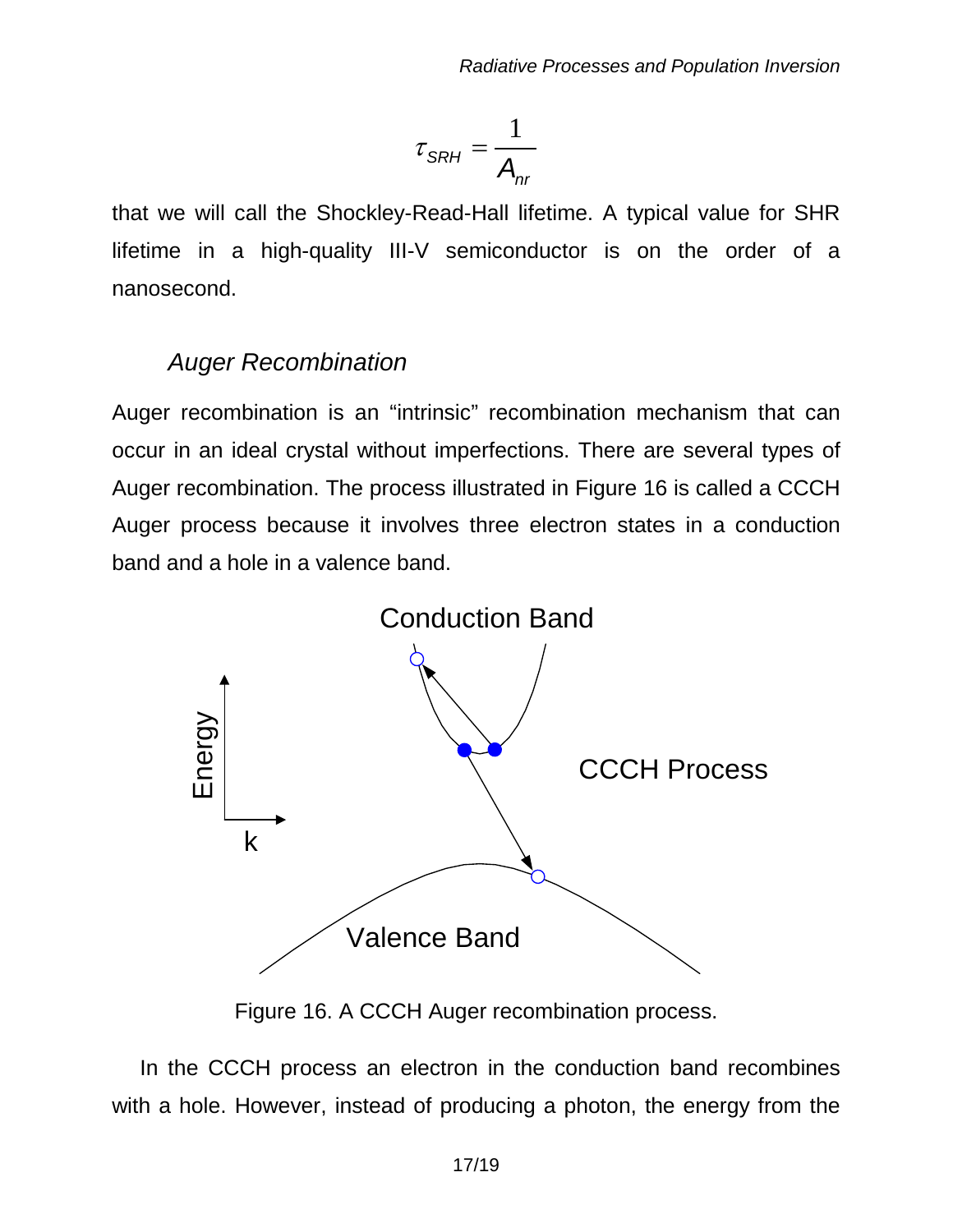recombination goes to promote a second electron in the conduction band to an energy that is higher in the band. The excited electron makes its way back to the bottom of the conduction band, emitting phonons (heat) on its way. The end result is pictured in Figure 17.



Figure 17. A CCCH Auger process removes an electron-hole pair from the semiconductor and converts the energy of the pair into heat.

Auger processes are "three body" processes, and the rate is given by

$$
\frac{dn}{dt}=-Cn^3
$$

when n=p. The decay of the population density n due to Auger processes in not exponential, but we can define a density dependent Auger lifetime

$$
\tau_{Auger} = \frac{1}{n^2C}.
$$